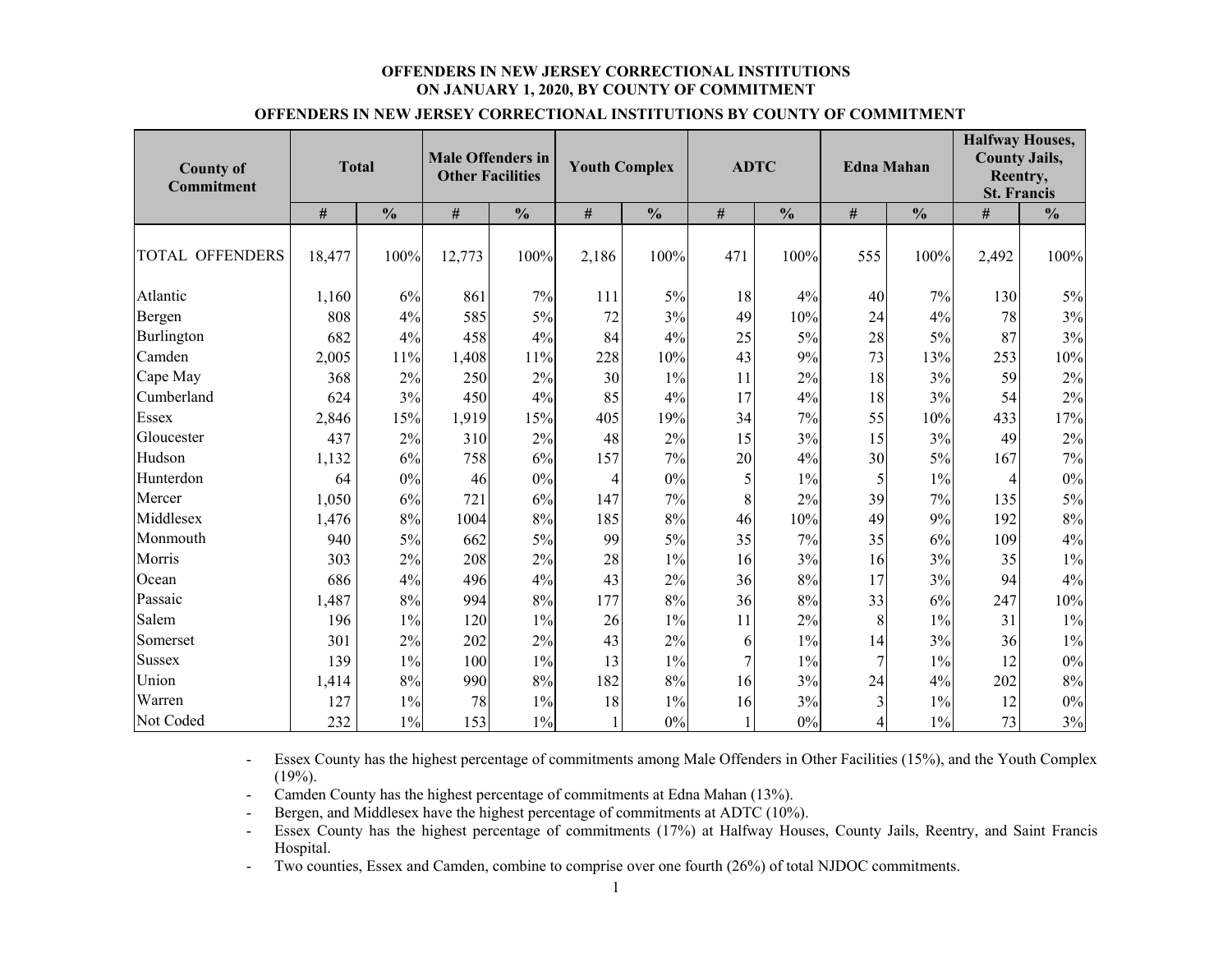## **Prison Complex Offenders By County Of Commitment**

| Institution                | <b>Total</b>  | Atl                  | <b>Ber</b> | <b>Burl</b>    | Cam      | Cape<br><b>May</b> | Cum            | <b>Ess</b> | <b>Glou</b> | Hud        | <b>Hunt</b>                   | Mer      | <b>Mid</b> | Mon                           | Mor      | <b>Oc</b>            | Pas      | Sal                      | <b>Som</b>  | <b>Sus</b>      | <b>Un</b>  | War                    | <b>Not</b><br>Coded |
|----------------------------|---------------|----------------------|------------|----------------|----------|--------------------|----------------|------------|-------------|------------|-------------------------------|----------|------------|-------------------------------|----------|----------------------|----------|--------------------------|-------------|-----------------|------------|------------------------|---------------------|
|                            |               |                      |            |                |          |                    |                |            |             |            |                               |          |            |                               |          |                      |          |                          |             |                 |            |                        |                     |
| <b>Bayside</b>             | 1,021         | 77                   | 36         | 38             | 145      | 24                 | 35             | 150        | 33          | 56         | 5                             | 65       | 75         | 47                            | 14       | 52                   | 59       | 8                        | 15          | 9               | 68         | 6                      | 4                   |
| <b>Main</b>                | 100%          | 8%                   | 4%         | 4%             | 14%      | 2%                 | 3%             | 15%        | 3%          | 5%         | 0%                            | 6%       | 7%         | 5%                            | 1%       | 5%                   | 6%       | 1%                       | $1\%$       | 1%              | 7%         | 1%                     | 0%                  |
| <b>Bayside</b>             | 402           | 28                   | 18         | 9              | 53       | 14                 | 10             | 55         | 12          | 11         | 0                             | 26       | 32         | 21                            | 7        | 18                   | 37       | 4                        | 7           |                 | 35         | 4                      | 0                   |
| Farm                       | 100%          | 7%                   | 4%         | 2%             | 13%      | 3%                 | 2%             | 14%        | 3%          | 3%         | 0%                            | 6%       | 8%         | 5%                            | 2%       | 4%                   | 9%       | $1\%$                    | 2%          | 0%              | 9%         | 1%                     | $0\%$               |
| <b>Bayside Total</b>       | 1,423         | 105                  | 54         | 47             | 198      | 38                 | 45             | 205        | 45          | 67         | 5                             | 91       | 107        | 68                            | 21       | 70                   | 96       | 12                       | 22          | 10 <sup>1</sup> | 103        | 10                     | $\overline{4}$      |
|                            | 100%          | 7%                   | 4%         | 3%             | 14%      | 3%                 | 3%             | 14%        | 3%          | 5%         | $0\%$                         | 6%       | 8%         | 5%                            | 1%       | 5%                   | 7%       | 1%                       | 2%          | 1%              | 7%         | 1%                     | $0\%$               |
| <b>CRAF</b>                | 131           | 5                    | 6          | $\overline{7}$ | 9        | 4                  | $\overline{4}$ | 6          | 3           | 3          | 1                             | 10       | 16         | 11                            | 3        | 13                   | 13       | $\sqrt{2}$               | 3           | 3               | 6          | 3                      | $\overline{0}$      |
| <b>Jones Farm</b>          | 100%          | 4%                   | 5%         | 5%             | 7%       | 3%                 | 3%             | 5%         | 2%          | 2%         | 1%                            | 8%       | 12%        | 8%                            | 2%       | 10%                  | 10%      | 2%                       | 2%          | 2%              | 5%         | 2%                     | 0%                  |
| <b>CRAF</b>                | 556           | 26                   | 27         | 23             | 55       | 16                 | 26             | 70         | 13          | 23         | 5                             | 35       | 44         | 21                            | 10       | 35                   | 50       | 8                        | 6           | 3               | 31         | 5                      | 24                  |
| <b>Reception</b>           | 100%          | 5%                   | 5%         | 4%             | 10%      | 3%                 | 5%             | 13%        | 2%          | 4%         | 1%                            | 6%       | 8%         | 4%                            | 2%       | 6%                   | 9%       | $1\%$                    | 1%          | 1%              | 6%         | 1%                     | 4%                  |
| <b>CRAF Total</b>          | 687<br>100%   | 31<br>5%             | 33<br>5%   | 30<br>4%       | 64<br>9% | 20<br>3%           | 30<br>4%       | 76<br>11%  | 16<br>2%    | 26<br>4%   | 6<br>1%                       | 45<br>7% | 60<br>9%   | 32<br>5%                      | 13<br>2% | 48<br>7%             | 63<br>9% | 10 <sup>1</sup><br>$1\%$ | 9<br>$1\%$  | 6<br>1%         | 37<br>5%   | 8<br>1%                | 24<br>3%            |
| <b>East Jersey</b>         |               |                      |            |                |          |                    |                |            |             |            |                               |          |            |                               |          |                      |          |                          |             |                 |            |                        |                     |
| <b>Main</b>                | 1,179<br>100% | 62<br>5%             | 55<br>5%   | 39<br>3%       | 85<br>7% | 10<br>1%           | 25<br>2%       | 221<br>19% | 9<br>1%     | 115<br>10% | $\overline{\mathbf{c}}$<br>0% | 58<br>5% | 97<br>8%   | 65<br>6%                      | 22<br>2% | 34<br>3%             | 93<br>8% | 9<br>1%                  | 16<br>1%    | 10<br>1%        | 133<br>11% | 8<br>1%                | 11<br>$1\%$         |
| <b>East Jersey</b><br>Camp | 48<br>100%    | $\overline{2}$<br>4% | 3<br>6%    | $\Omega$<br>0% | 4<br>8%  | 2%                 | 0<br>0%        | 6<br>13%   | 2%          | 4<br>8%    | 0<br>0%                       | 3<br>6%  | 4<br>$8\%$ | $\overline{\mathbf{c}}$<br>4% | 1<br>2%  | $\overline{c}$<br>4% | 5<br>10% | $\Omega$<br>$0\%$        | 2<br>4%     | 2%              | 6<br>13%   | $\mathbf 1$<br>2%      | $\Omega$<br>0%      |
| <b>East Jersey Total</b>   | 1,227<br>100% | 64<br>5%             | 58<br>5%   | 39<br>3%       | 89<br>7% | 11<br>1%           | 25<br>2%       | 227<br>19% | 10<br>1%    | 119<br>10% | $\overline{2}$<br>0%          | 61<br>5% | 101<br>8%  | 67<br>5%                      | 23<br>2% | 36<br>3%             | 98<br>8% | 9<br>1%                  | 18<br>$1\%$ | 11<br>1%        | 139<br>11% | $\boldsymbol{9}$<br>1% | 11<br>$1\%$         |
|                            |               |                      |            |                |          |                    |                |            |             |            |                               |          |            |                               |          |                      |          |                          |             |                 |            |                        |                     |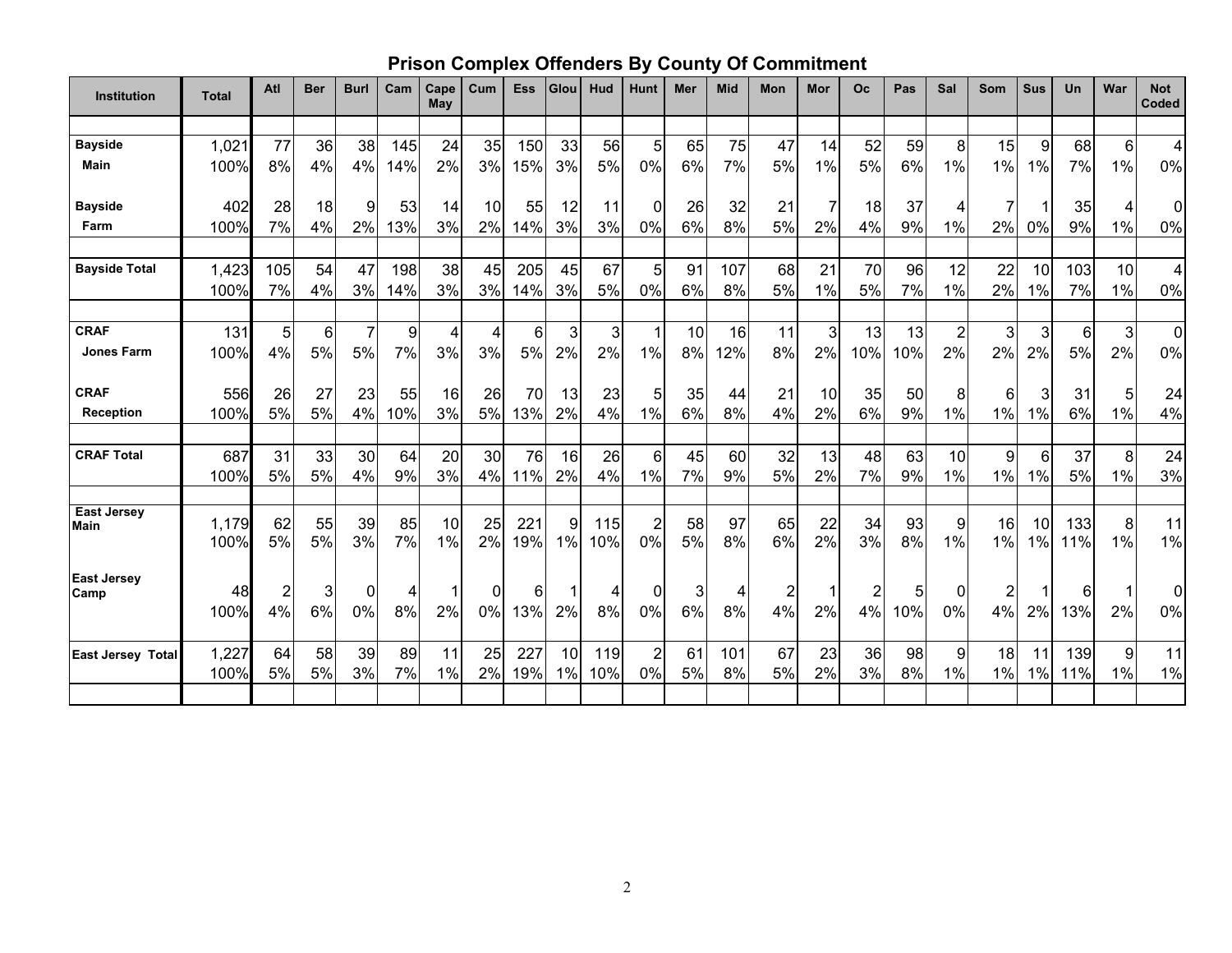### **Prison Complex Offenders By County Of Commitment**

| <b>Institution</b>                                  | <b>Total</b> | Atl | <b>Ber</b> | <b>Burl</b> | Cam   | Cape<br>May | Cum | <b>Ess</b> | Glou  | Hud | <b>Hunt</b> | l Mer | Mid   | Mon | Mor | <b>Oc</b> | Pas | Sal | Som | <b>Sus</b> | Un  | War | <b>Not</b><br>Coded |
|-----------------------------------------------------|--------------|-----|------------|-------------|-------|-------------|-----|------------|-------|-----|-------------|-------|-------|-----|-----|-----------|-----|-----|-----|------------|-----|-----|---------------------|
|                                                     |              |     |            |             |       |             |     |            |       |     |             |       |       |     |     |           |     |     |     |            |     |     |                     |
| <b>Midstate</b>                                     | 656          | 53  | 35         | 28          | 63    | 15          | 18  | 85         | 22    | 41  | 3           | 37    | 77    | 31  | 5   | 35        | 46  | 5   | 11  | 8          | 32  | 4   | $\overline{c}$      |
|                                                     | 100%         | 8%  | 5%         | 4%          | 10%   | 2%          | 3%  | 13%        | 3%    | 6%  | 0%          | 6%    | 12%   | 5%  | 1%  | 5%        | 7%  | 1%  | 2%  | 1%         | 5%  | 1%  | 0%                  |
|                                                     |              |     |            |             |       |             |     |            |       |     |             |       |       |     |     |           |     |     |     |            |     |     |                     |
| <b>NJ State Prison</b>                              | 1,397        | 93  | 72         | 58          | 118   | 13          | 52  | 236        | 14    | 80  | 5           | 89    | 86    | 85  | 24  | 50        | 79  | 14  | 21  | 9          | 118 | 6   | 75                  |
|                                                     | 100%         | 7%  | 5%         | 4%          | 8%    | 1%          | 4%  | 17%        | $1\%$ | 6%  | 0%          | 6%    | 6%    | 6%  | 2%  | 4%        | 6%  | 1%  | 2%  | 1%         | 8%  | 0%  | 5%                  |
| <b>Northern</b>                                     | 2,142        | 71  | 111        | 37          | 163   | 21          | 44  | 504        | 22    | 169 | 8           | 99    | 181   | 111 | 35  | 53        | 198 | 9   | 44  | 17         | 224 | 9   | 12                  |
| Main                                                | 100%         | 3%  | 5%         | 2%          | 8%    | 1%          | 2%  | 24%        | $1\%$ | 8%  | 0%          | 5%    | 8%    | 5%  | 2%  | 2%        | 9%  | 0%  | 2%  | 1%         | 10% | 0%  | 1%                  |
| <b>Northern</b>                                     | 248          | 21  | 15         | 6           | 32    | 8           | 9   | 30         | 6     | 19  | 0           | 18    | 15    | 8   | 5   | 8         | 16  | 2   | 3   | 0          | 18  |     | 5                   |
| <b>Ad Seg Male</b>                                  | 100%         | 8%  | 6%         | 2%          | 13%   | 3%          | 4%  | 12%        | 2%    | 8%  | 0%          | 7%    | 6%    | 3%  | 2%  | 3%        | 6%  | 1%  | 1%  | 0%         | 7%  | 2%  | 2%                  |
| <b>Northern Total</b>                               | 2,390        | 92  | 126        | 43          | 195   | 29          | 53  | 534        | 28    | 188 | 8           | 117   | 196   | 119 | 40  | 61        | 214 | 11  | 47  | 17         | 242 | 13  | 17                  |
|                                                     | 100%         | 4%  | 5%         | 2%          | 8%    | 1%          | 2%  | 22%        | 1%    | 8%  | 0%          | 5%    | 8%    | 5%  | 2%  | 3%        | 9%  | 0%  | 2%  | 1%         | 10% | 1%  | 1%                  |
| Southern                                            | 1,650        | 136 | 74         | 67          | 198   | 48          | 75  | 175        | 60    | 65  | 5           | 92    | 143   | 89  | 37  | 64        | 150 | 20  | 24  | 5          | 112 | 9   | 2                   |
|                                                     | 100%         | 8%  | 4%         | 4%          | 12%   | 3%          | 5%  | 11%        | 4%    | 4%  | 0%          | 6%    | 9%    | 5%  | 2%  | 4%        | 9%  | 1%  | 1%  | 0%         | 7%  | 1%  | 0%                  |
|                                                     |              |     |            |             |       |             |     |            |       |     |             |       |       |     |     |           |     |     |     |            |     |     |                     |
| <b>South Woods</b>                                  | 3,343        | 287 | 133        | 146         | 483   | 76          | 152 | 381        | 115   | 172 | 12          | 189   | 234   | 171 | 45  | 132       | 248 | 39  | 50  | 34         | 207 | 19  | 18                  |
|                                                     | 100%         | 9%  | 4%         | 4%          | 14%   | 2%          | 5%  | 11%        | 3%    | 5%  | 0%          | 6%    | 7%    | 5%  | 1%  | 4%        | 7%  | 1%  | 1%  | 1%         | 6%  | 1%  | 1%                  |
| <b>Subtotal</b>                                     | 12,773       | 861 | 585        | 458         | 1,408 | 250         | 450 | 1,919      | 310   | 758 | 46          | 721   | 1,004 | 662 | 208 | 496       | 994 | 120 | 202 | 100        | 990 | 78  | 153                 |
| <b>Male Offenders in</b><br><b>Other Facilities</b> | 100%         | 7%  | 5%         | 4%          | 11%   | 2%          | 4%  | 15%        | 2%    | 6%  | 0%          | 6%    | 8%    | 5%  | 2%  | 4%        | 8%  | 1%  | 2%  | 1%         | 8%  | 1%  | 1%                  |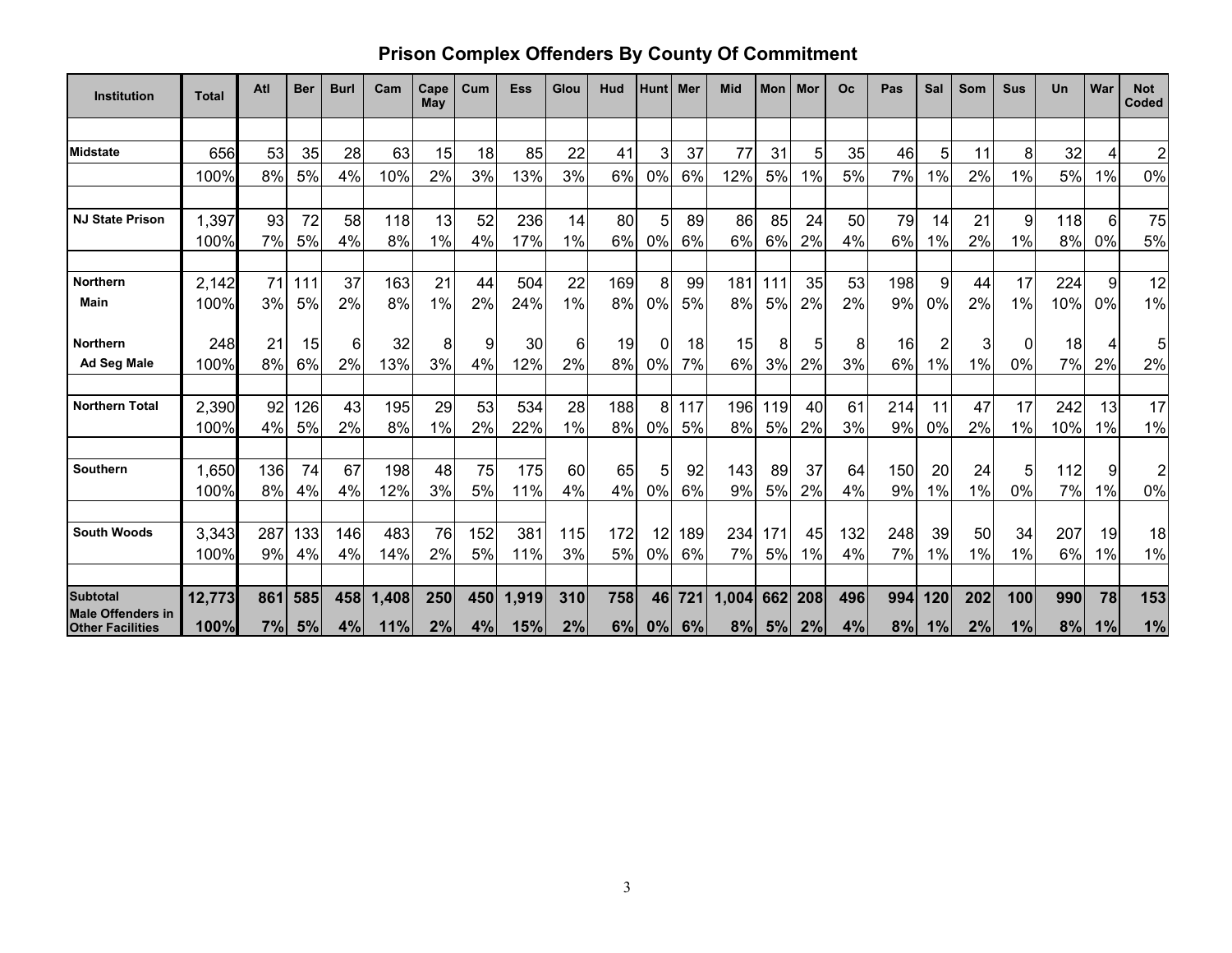| <b>Institution</b>    | <b>Total</b> | Atl | <b>Ber</b> | <b>Burl</b> | Cam   | Cape<br>May | Cum             | <b>Ess</b>    | Glou | Hud | Hunt    | Mer | <b>Mid</b> | Mon        | Mor     | O <sub>c</sub> | Pas   | Sal   | <b>Som</b> | <b>Sus</b> | Un    | War   | <b>Not</b><br>Coded |
|-----------------------|--------------|-----|------------|-------------|-------|-------------|-----------------|---------------|------|-----|---------|-----|------------|------------|---------|----------------|-------|-------|------------|------------|-------|-------|---------------------|
|                       |              |     |            |             |       |             |                 |               |      |     |         |     |            |            |         |                |       |       |            |            |       |       |                     |
| <b>ADTC</b>           | 471          | 18  | 49         | 25          | 43    |             | 17              | 34            | 15   | 20  | 5       | 8   | 46         | <b>351</b> | 16      | 36             | 36    |       | 61         |            | 16    | 16    |                     |
|                       | 100%         | 4%  | $10\%$     | 5%          | 9%    | 2%          | 4%              | 7%            | 3%   | 4%  | $1\%$   | 2%  | 10%        | 7%I        | 3%      | 8%             | 8%    | 2%    | 1%         | $1\%$      | 3%    | 3%    | 0%                  |
|                       |              |     |            |             |       |             |                 |               |      |     |         |     |            |            |         |                |       |       |            |            |       |       |                     |
| <b>Subtotal</b>       | 13,244       | 879 | 634        | 483         | 1,451 | 261         | 467             | 1,953         | 325  | 778 | 51      | 729 | 1,050      | 697        | 224     | 532            | 1,030 | 131   | 208        | 107        | 1,006 | 94    | 154                 |
|                       | 100%         | 7%  | 5%         | 4%          | 11%   | 2%          | 4%              | 15%           | 2%   | 6%  | $ 0\% $ | 6%  | 8%         | 5%         | 2%      | 4%             | 8%    | 1%    | 2%         | $1\%$      | 8%    | 1%    | 1%                  |
|                       |              |     |            |             |       |             |                 |               |      |     |         |     |            |            |         |                |       |       |            |            |       |       |                     |
| <b>Mahan - Female</b> | 555          | 40  | 24         | 28          | 73    | 18          | 18 <sub>1</sub> | 55            | 15   | 30  | 5       | 39  | 49         | 35         | 16      | 17             | 33    | 8     | 14         |            | 24    |       | 4                   |
| Prison                | 100%         | 7%  | 4%         | 5%          | 13%   | 3%          | 3%              | 10%           | 3%   | 5%  | 1%      | 7%  | 9%         | 6%         | 3%      | 3%             | 6%    | $1\%$ | 3%         | 1% l       | 4%    | $1\%$ | 1%                  |
|                       |              |     |            |             |       |             |                 |               |      |     |         |     |            |            |         |                |       |       |            |            |       |       |                     |
| <b>Total Prison</b>   | 13,799       | 919 | 658        | 511         | 1,524 | 279         |                 | 485 2,008 340 |      | 808 | 56      | 768 | 1099       |            | 732 240 | 549            | 1,063 | 139   | 222        | <b>114</b> | 1,030 | 97    | 158                 |
| <b>Complex</b>        | 100%         | 7%  | 5%         | 4%          | 11%   | 2%          | 4%              | 15%           | 2%   | 6%  | 0%      | 6%  | 8%         | 5%         | 2%      | 4%             | 8%    | $1\%$ | 2%         | $1\%$      | 7%    | 1%    | 1%                  |

# **Prison Complex Offenders By County Of Commitment**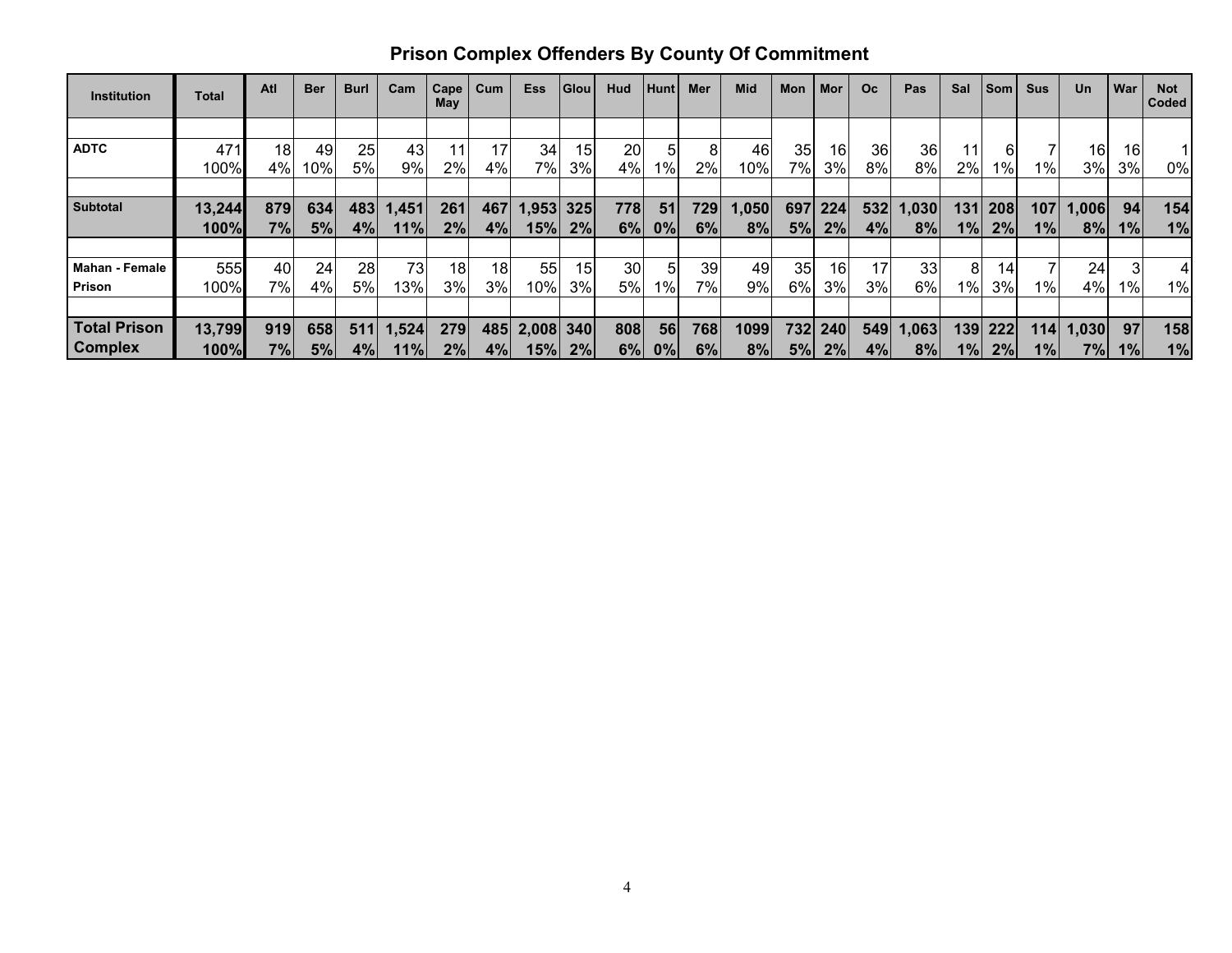|  |  |  |  |  | <b>Youth Complex Offenders By County Of Commitment</b>                                                 |  |  |  |  |
|--|--|--|--|--|--------------------------------------------------------------------------------------------------------|--|--|--|--|
|  |  |  |  |  | Atl   Ber   Burl   Cam   Cape   Cum   Ess   Glou   Hud   Hunt   Mer   Mid   Mon   Mor   Oc   Pas   Sal |  |  |  |  |

| <b>Institution</b>                   | <b>Total</b> | Atl  | <b>Ber</b> | <b>Burl</b> | Cam    | Cape $ $ Cum<br>May |                 | <b>Ess</b> | $ G$ lou       | Hud   | Hunt | Mer   | Mid  | Mon | Mor             | Oc.             | <b>Pas</b>      | Sal             | Som | Sus   | Un  | War | <b>Not</b><br>Coded |
|--------------------------------------|--------------|------|------------|-------------|--------|---------------------|-----------------|------------|----------------|-------|------|-------|------|-----|-----------------|-----------------|-----------------|-----------------|-----|-------|-----|-----|---------------------|
|                                      |              |      |            |             |        |                     |                 |            |                |       |      |       |      |     |                 |                 |                 |                 |     |       |     |     |                     |
| <b>Garden State</b>                  | ,574         | 88   | 46         | 67          | 181    | 25                  | 72              | 303        | 37             | 1021  |      | 118   | 130l | 68  | 13              | 30              | 104             | 18 <sub>l</sub> | 30  | 9     | 117 | 14  |                     |
|                                      | 100%         | 6%   | 3%         | 4%          | $11\%$ | $2\%$               | 5%              | 19%        | 2%             | $6\%$ | 0%   | $7\%$ | 8%   | 4%  | $1\%$           | 2%              | 7%              | 1%              | 2%  | $1\%$ | 7%  | 1%  | $0\%$               |
|                                      |              |      |            |             |        |                     |                 |            |                |       |      |       |      |     |                 |                 |                 |                 |     |       |     |     |                     |
| <b>Mountainview</b>                  | 612          | 23   | 26         | 17          | 47     | 51                  | 131             | 102        | 11             | 55    | 31   | 29    | 55   | 31  | 15 <sub>1</sub> | 13 <sub>l</sub> | 73 <sub>1</sub> | 8               | 13  | 4     | 65  |     | $\overline{0}$      |
|                                      | 100%         | 4%   | 4%         | 3%          | 8%     | 1%                  | 2%              | 17%        | 2%             | 9%    | 0%   | 5%    | 9%   | 5%  | 2%              | 2%              | 12%             | $1\%$           | 2%  | $1\%$ | 1%  | 1%  | 0%                  |
|                                      |              |      |            |             |        |                     |                 |            |                |       |      |       |      |     |                 |                 |                 |                 |     |       |     |     |                     |
| <b>Total Youth</b><br><b>Complex</b> | 2,186        | 111. | 55         | 39          | 85     | 10                  | 25 <sub>l</sub> | 221        | $\overline{9}$ | 1151  |      | 58    | 97   | 65  | 22              | 34              | 93              | 9               | 16  | 10    | 133 | 8   | 11,                 |
|                                      | 100%         | 5%   | 3%         | 2%          | 4%     | 0%                  | 1%              | 10%        | 0%             | 5%    | 0%   | 3%    | 4%   | 3%  | 1%              | 2%              | 4%              | 0%              | 1%  | 0%    | 6%  | 0%  | 1%                  |